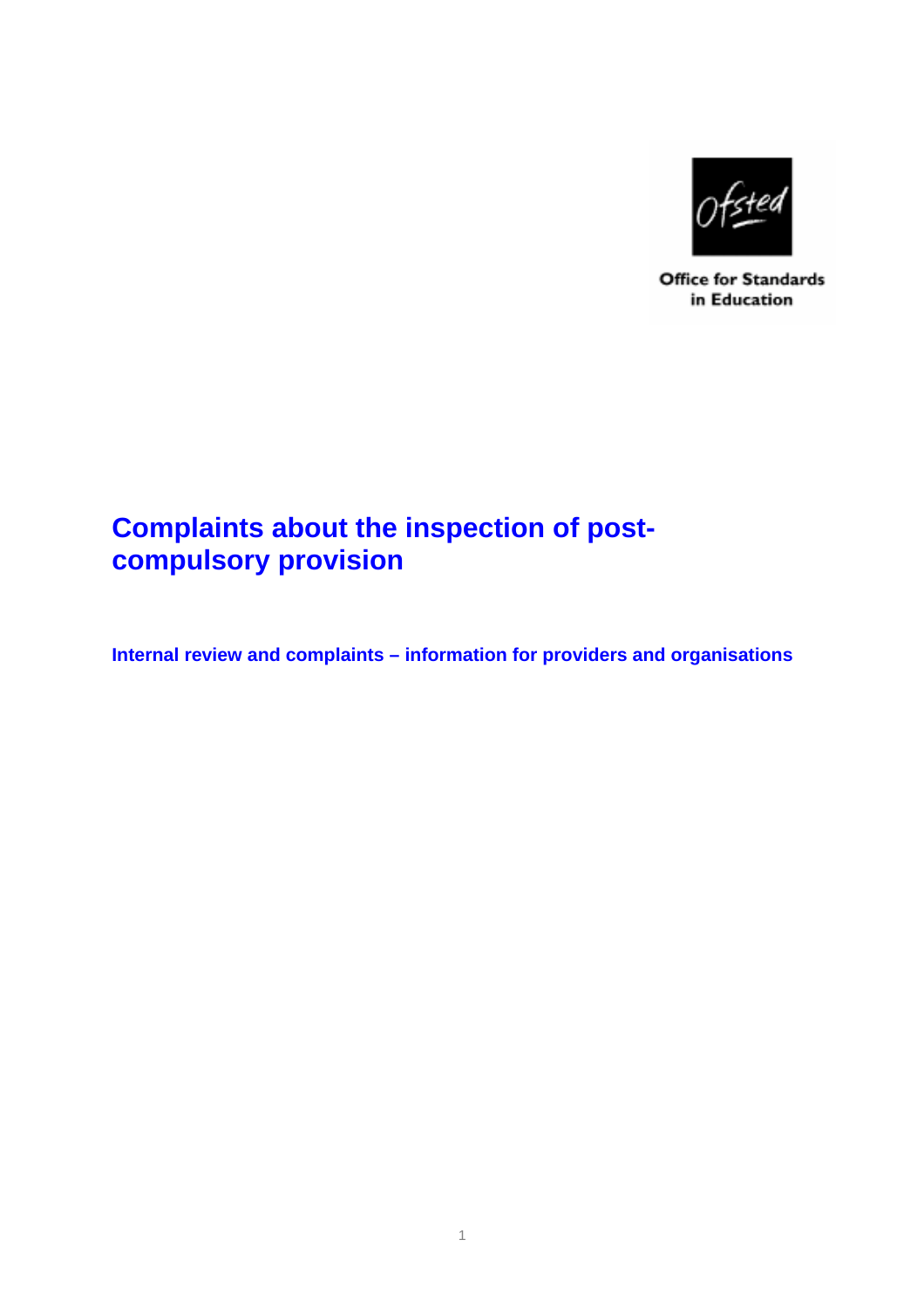# **© Crown copyright 2004**

This document may be reproduced in whole or in part for non-commercial educational purposes, provided that the information quoted is reproduced without adaptation, and the source and date of publication are stated.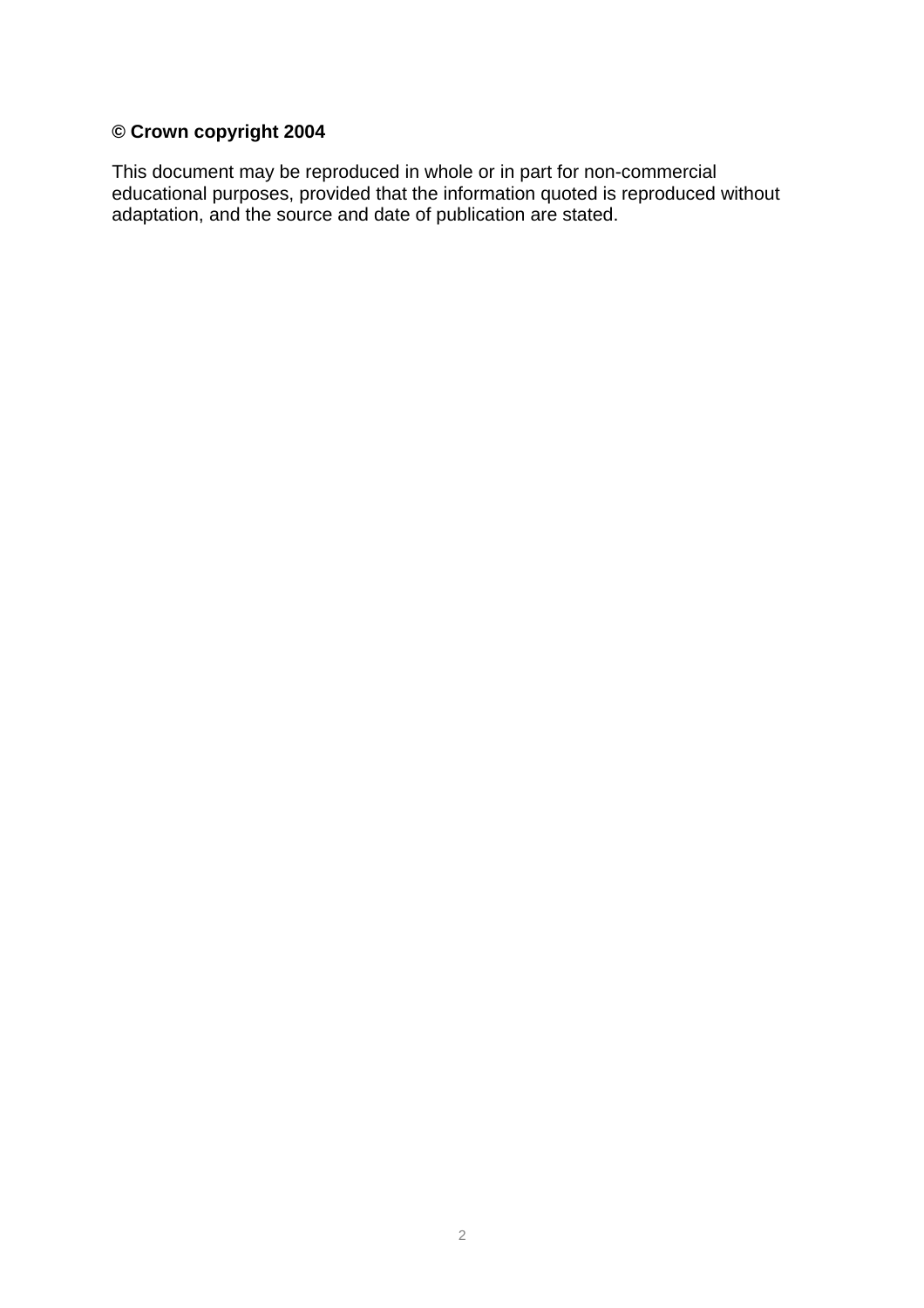#### **Introduction**

Ofsted and the Adult Learning Inspectorate (ALI) take complaints about inspection very seriously. We view them as an important part of our quality assurance measures. They can alert us to difficulties in the system and they may lead us to issue new guidance to inspectors. Providers and organisations should be reassured that making a complaint will have no impact on our subsequent relationship with them.

Most inspections are carried out smoothly and without incident. However, Ofsted and the ALI recognise that some providers or organisations may feel dissatisfied with some aspect of their inspection or inspection report.

This leaflet sets out Ofsted's procedures for dealing with complaints about inspectors, their conduct, their judgements, the quality of inspection of the provider or organisation and the quality of the final report.

Inspections of post-compulsory educational providers include colleges that have students both under and over the age of 19 and fall within the joint remit of Ofsted and the ALI. This includes inspections of general further education, sixth form, tertiary, agricultural, independent specialist, and dance and drama colleges.

All these joint-remit inspections will be conducted under the direction of Ofsted which will also publish the report; some inspections will be carried out by Ofsted and the ALI together, or by just one inspectorate on behalf of both. The same complaints procedure will apply whether an inspection is conducted by one inspectorate or both. These procedures will apply to Area Inspections as well as those which fall solely within the remit of Ofsted, including the inspection of Connexions Partnerships and local authority youth services.

## **Handling of concerns and complaints**

Ofsted and the ALI will investigate any complaints rigorously and make every effort to resolve the issues as quickly as possible. Above all, we are concerned with the fairness of the inspection. We will acknowledge that we are mistaken, where the facts clearly prove this to be so, or where we agree that there are serious omissions or factual errors. We will not, however, change our judgements because they are unpopular, because improvements are promised at some time in the future, or because of developments after the inspection has been completed.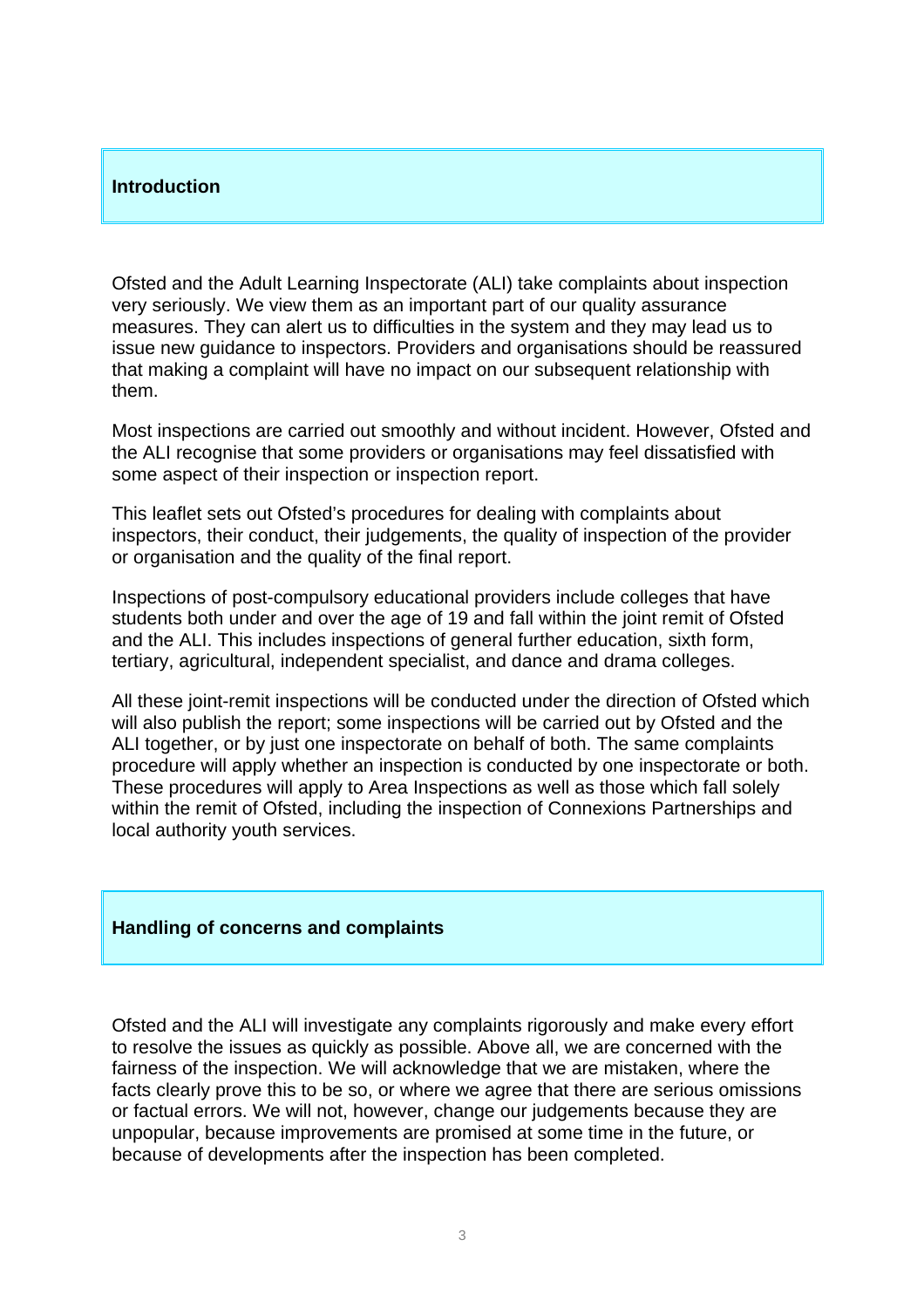#### **Who can make a complaint?**

A provider or organisation which has concerns about any aspect of its inspection, including the conduct of the inspection team, may make a complaint or request an internal review using the procedures described in this leaflet.

A separate leaflet, *Guidance on Queries, Concerns and Complaints* (HMI 144, Ofsted, 2000), can be used by any other individual or organisation that wishes to complain. This can be found at www.ofsted.gov.uk.

### **When can I complain?**

It is essential that any areas of concern are raised **as soon as they arise** so that they can be properly considered and, wherever possible, resolved while the inspection is taking place. Whatever the cause for concern, it should initially be discussed with the lead inspector.

In almost all cases, the inspection will be completed and the report published within the statutory timescale.

While Ofsted recognises that there may be valid reasons why complaints are not submitted at the time of, or immediately following, the inspection, **complaints will not normally be considered if received more than 20 working days (excluding bank holidays) after the formal feedback meeting.** 

#### **How do I complain?**

The person nominated to liaise with the inspection team should discuss the provider or organisation's concerns with the lead inspector. The inspectorates value the work of the nominee and rely on them to raise areas of concern and to bring forward supporting evidence. It is essential that they talk to the lead inspector about any concerns that arise about an inspection at the earliest opportunity. Opportunities are given before inspection, at the planning stage, during inspection and at team meetings. The nominee will normally also be present after the inspection, during the formal feedback and involved with checking the accuracy of the report.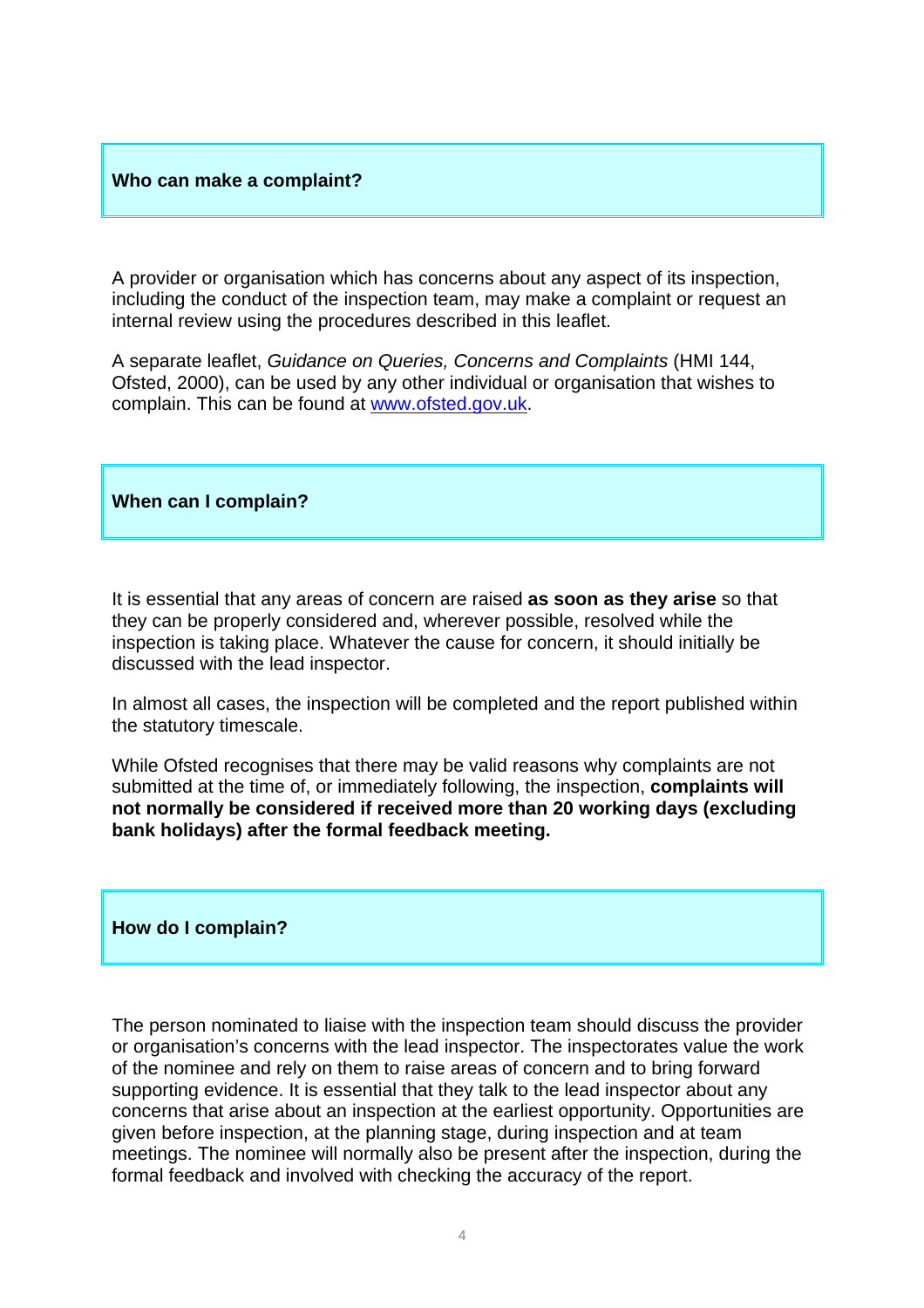Concerns should be properly considered and, if possible, resolved while the inspection is taking place. It is often very difficult to resolve matters to the satisfaction of all concerned at a later date. We recognise, however, that some problems may only come to light after the inspection, for example during the compilation of the report and the formal feedback. These too should be raised with the lead inspector as soon as possible. The inspectorates regard constructive dialogue of this kind as an intrinsic part of the inspection process which assists them in reaching secure judgements.

There are two kinds of concern:

Internal review: a request for internal review of inspection judgements by the inspectorates.

Inspection review: a complaint about the conduct of the inspection or inspectors.

If required, a provider or organisation may request an internal review or a formal complaint **or both**. In either case, you should indicate what action you would like to see taken to resolve the matter.

Before a concern of either of these kinds is raised, we would normally expect issues to have been raised with the person nominated by the provider or organisation to liaise with the inspectors. This will include detailed discussions with that nominated person.

## **Requesting an internal review**

If you wish to ask for an internal review, you should do so by writing to the Head of the Post-compulsory Education Division at the earliest opportunity, and no later than 20 working days from the date of the formal feedback meeting. You should set out your case clearly and provide supporting evidence. Disagreement with the judgements reached by the inspectors is not a sufficient reason to prompt an internal review; you must be able to demonstrate that material evidence has been presented to the inspector(s) and neglected.

The Head of the Post-compulsory Education Division will seek consideration of the available evidence. Any evidence submitted must be in writing, and you must be able to demonstrate that:

- it was in existence at the time of the inspection
- it was made available to the inspector(s) during the inspection
- it was not taken into account by the inspector(s) in reaching their judgements.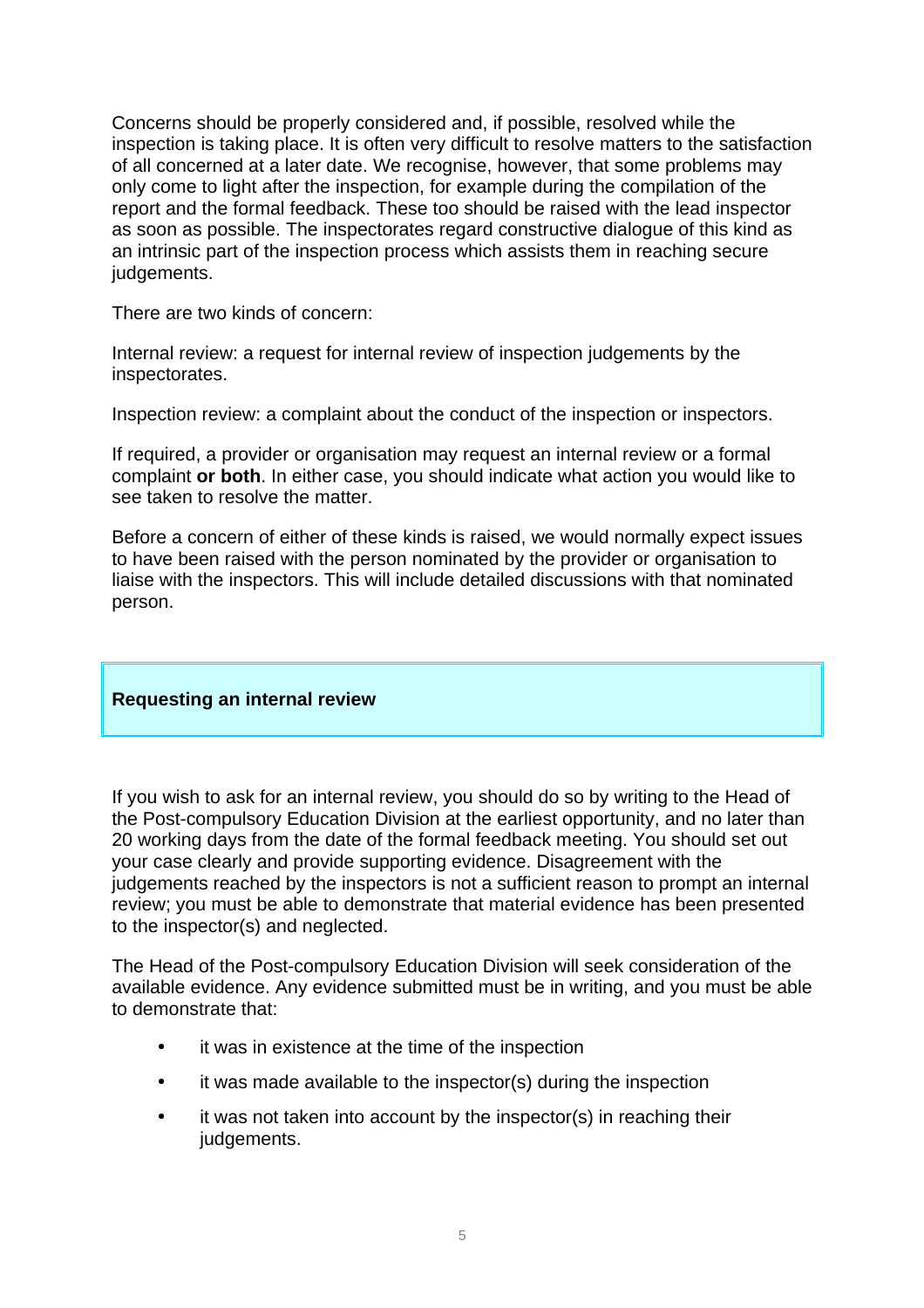A senior inspector from the inspectorate that led the inspection will consider the evidence put forward. The senior inspector will consider the case and, where it is judged appropriate, visit the provider or organisation and collect additional evidence if necessary. You will normally receive a response within 20 working days of the receipt of the letter. The publication of a report will not normally be delayed even though a complaint has been made.

Requests for internal review should be addressed to:

Head of Post-compulsory Education Division

Ofsted

Alexandra House

33 Kingsway

London

WC2B 6SE

## **Complaint against the conduct of the inspection or an inspector**

A provider or organisation may make a formal complaint if it has evidence that the conduct of the inspection or a member of the inspection team did not meet the requirements of the inspectorates – as set out in the Code of Conduct in the inspection frameworks – and/or adversely influenced the judgements that were reached.

All complaints, whether they concern a joint- or single-remit inspection, should normally be made within 20 working days of the formal feedback meeting.

The grounds for complaint must be clearly stated in writing and all the information that you wish to be considered should be included at the outset. This will enable complaints to be dealt with more efficiently and will reduce the need to seek further information.

Ofsted will acknowledge complaints on the day they are received. The complaint will be investigated by a senior inspector in the same inspectorate as the lead inspector. However, the person responsible for the review of the complaint will not have been involved in the inspection and may visit the provider or organisation if necessary. A written response to the complaint will be made, including notification of any action which will be taken, normally within 20 working days of its receipt. Where consideration takes longer than 20 working days, Ofsted will keep you informed of progress and the reasons for delay. We will respect confidentiality, and will respond to complaints in a reasonable and even-handed manner.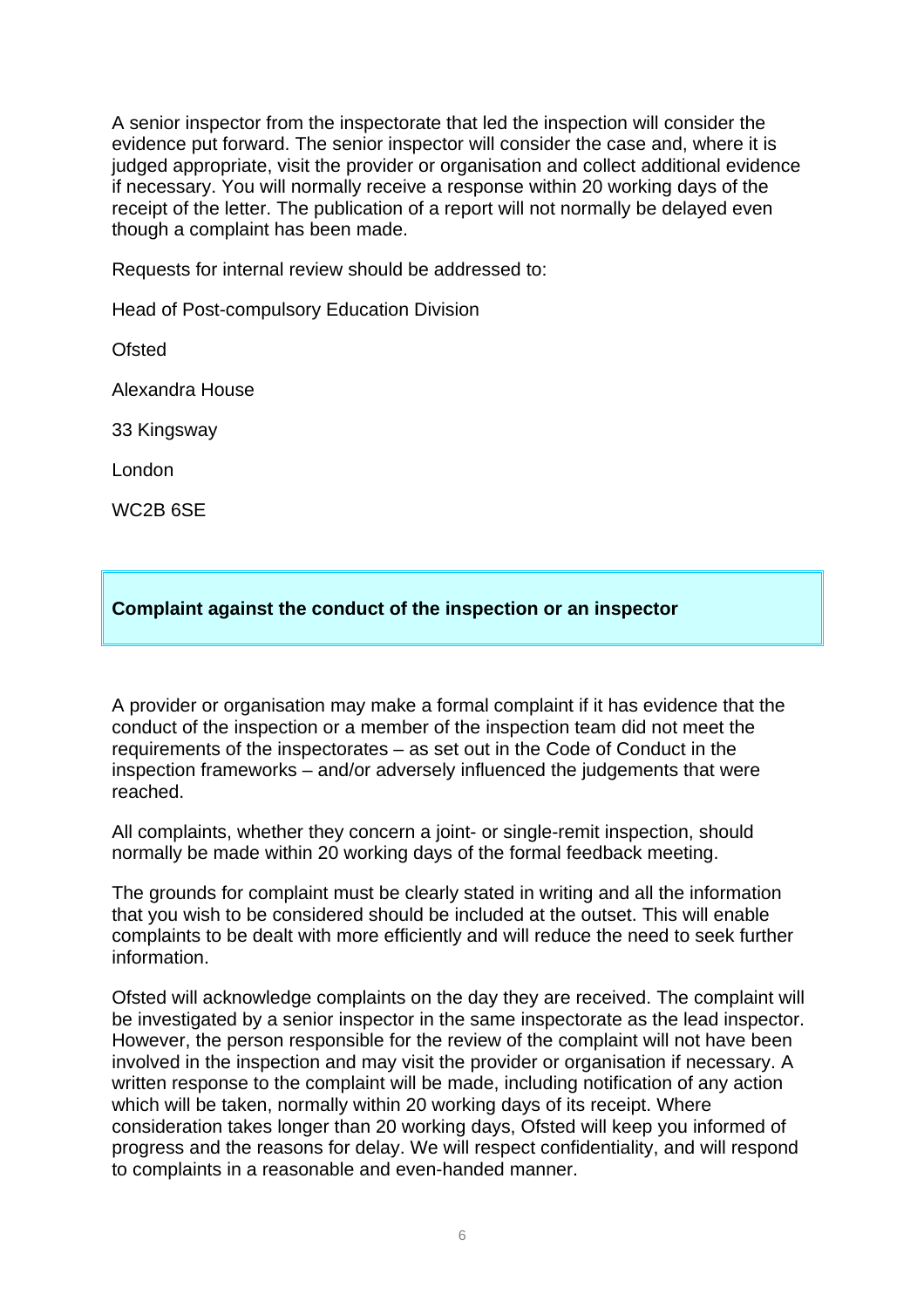If your complaint is fully or partially upheld, the response will include an apology, an explanation and, if necessary, an indication of what steps have been or will be taken to put matters right. Where allegations or complaints are not upheld the response will say so, and explain why.

Formal complaints should be addressed to:

Head of Post-compulsory Education Division

**Ofsted** 

Alexandra House

33 Kingsway

London

WC2B 6SE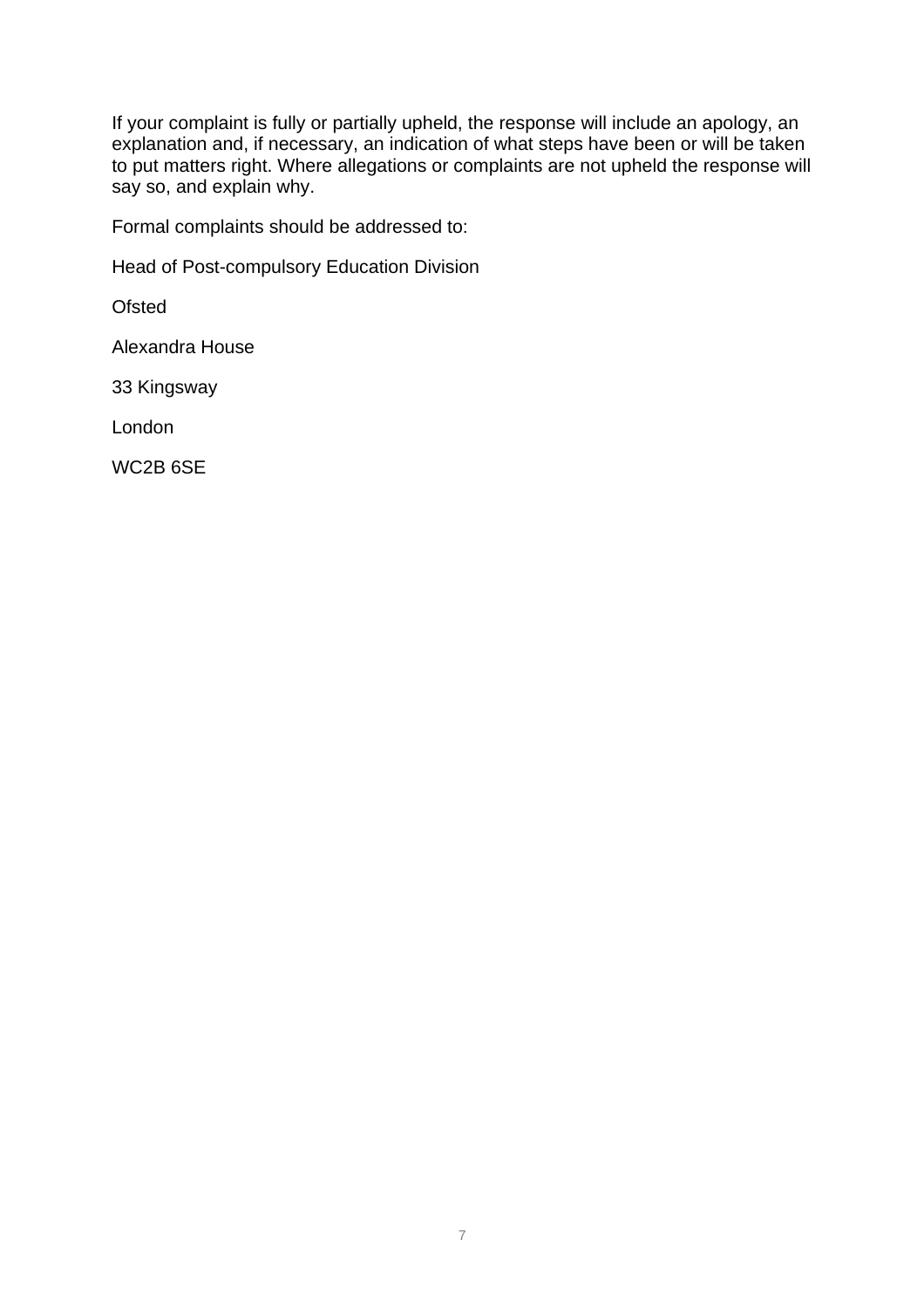## **How do I present my complaint?**

Structuring a request for an internal review or a formal complaint carefully will help us to deal with the issues raised more quickly and effectively. It is helpful if you provide full details of the complaint, confirm areas of dispute, where agreement has been reached and, finally, highlight those areas where agreement has not been reached. You may, therefore, wish to consider the following points:

- if one person takes responsibility for collating, co-ordinating and presenting all aspects of a complaint, it will help us to focus quickly on the issues and respond speedily
- it is also helpful if you can group the main areas of concern under headings, related, where possible, to the inspection framework
- a complaint should focus on the extent to which the inspection schedule – set out in the relevant framework – is thought to have been breached
- the degree of detail in a letter of complaint is, of course, a matter for your judgement. While it is important to ensure that we have all the necessary information, with all the points you would like recorded right from the outset, a very lengthy submission may not be the most effective way to present it
- all documentary evidence and statements should be forwarded to Ofsted at the outset, as far as possible.

## **What can Ofsted adjudicate on?**

There are limits to the extent to which Ofsted can adjudicate on complaints. We will not second guess judgements made during the inspection. We can, however, check whether there is consistency between the evidence presented in the report and the conclusions drawn. We may also call in and scrutinise the inspection evidence base. We can also consider evidence relevant to claims that inspectors have not followed the relevant inspection framework.

Where the complaint relates to matters of conduct, it may be difficult for Ofsted to rule in favour of one party or another if there are conflicting accounts, or differing perceptions of events**.** Our aim is to ensure that, as far as possible, both you and the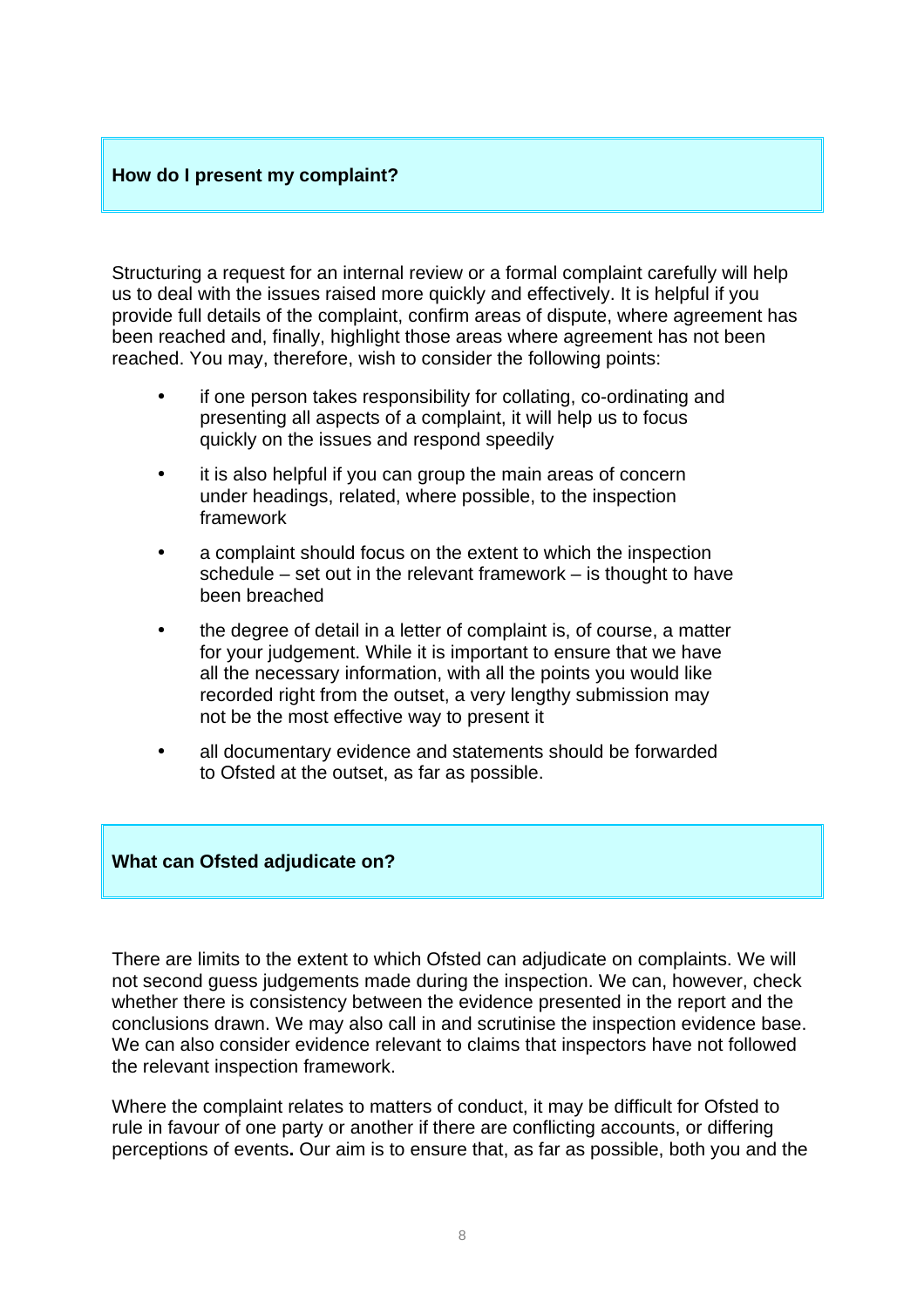inspector are given the opportunity to put forward your views and we will comment where we can.

## **Referral to Her Majesty's Chief Inspector**

If you are dissatisfied with the outcome of an internal review or complaint about conduct you may write to Her Majesty's Chief Inspector (HMCI) to ask for a further review. HMCI will consider all the relevant available evidence, consulting with the Chief Inspector of the ALI where they have been involved at the earlier stage, and taking advice from an independent review team in Ofsted who have not been involved in the inspection. HMCI will normally respond within 20 working days of receipt of the request for a further review.

#### **External review**

Should you be dissatisfied with the way the complaint has been considered, you may appeal to the Independent Complaints Adjudicator for Ofsted and the ALI. The adjudicator can consider the case only after a formal complaint has been considered in accordance with the procedures set out above. The adjudicator can investigate complaints about the conduct of the inspectorate's staff, implementation of inspection procedures, maladministration (for example, mistakes and delays), the quality of response provided to you or the management of a complaint. The adjudicator cannot investigate concerns about the judgements of an inspection team nor overturn an inspector's professional judgement.

The contact details for the Independent Complaints Adjudicator are:

Elizabeth Derrington

9 Millfield Terrace

Hexham

Northumberland NE46 3EH

Tel: 01434 603913

Email: e.derrington@adjudicator.fsnet.co.uk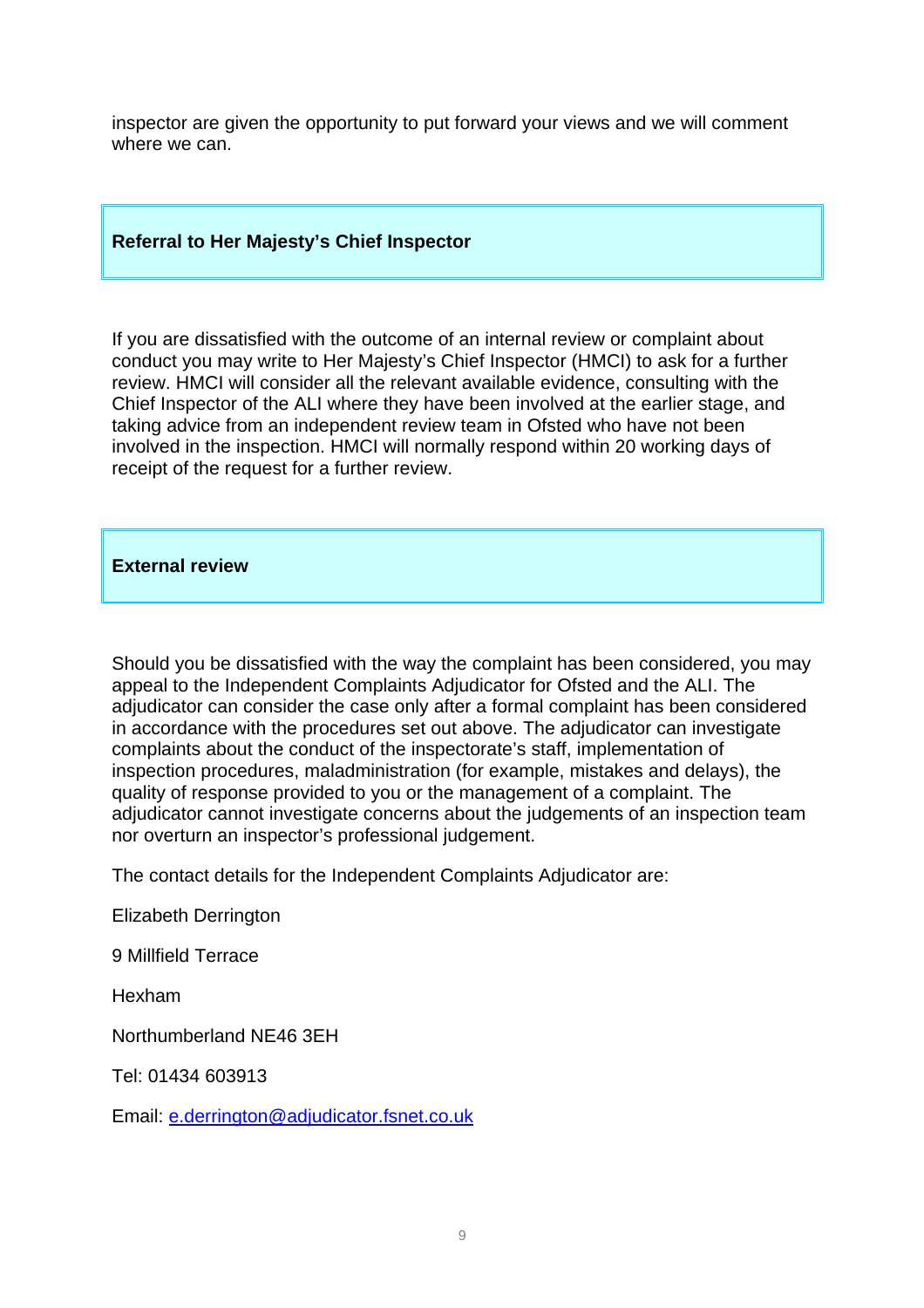## **Where to go for advice**

Any queries relating to the content of this leaflet or the handling of complaints in general should be addressed to:

The Compliance Section

**Ofsted** 

7th Floor

Alexandra House

33 Kingsway

London WC2B 6SE

Tel: 020 7421 6846/6653/6698/6538

Email: jnorman@ofsted.gov.uk

Any questions about the handling of a particular complaint should be addressed to the Head of Post-compulsory Education Division in Ofsted.